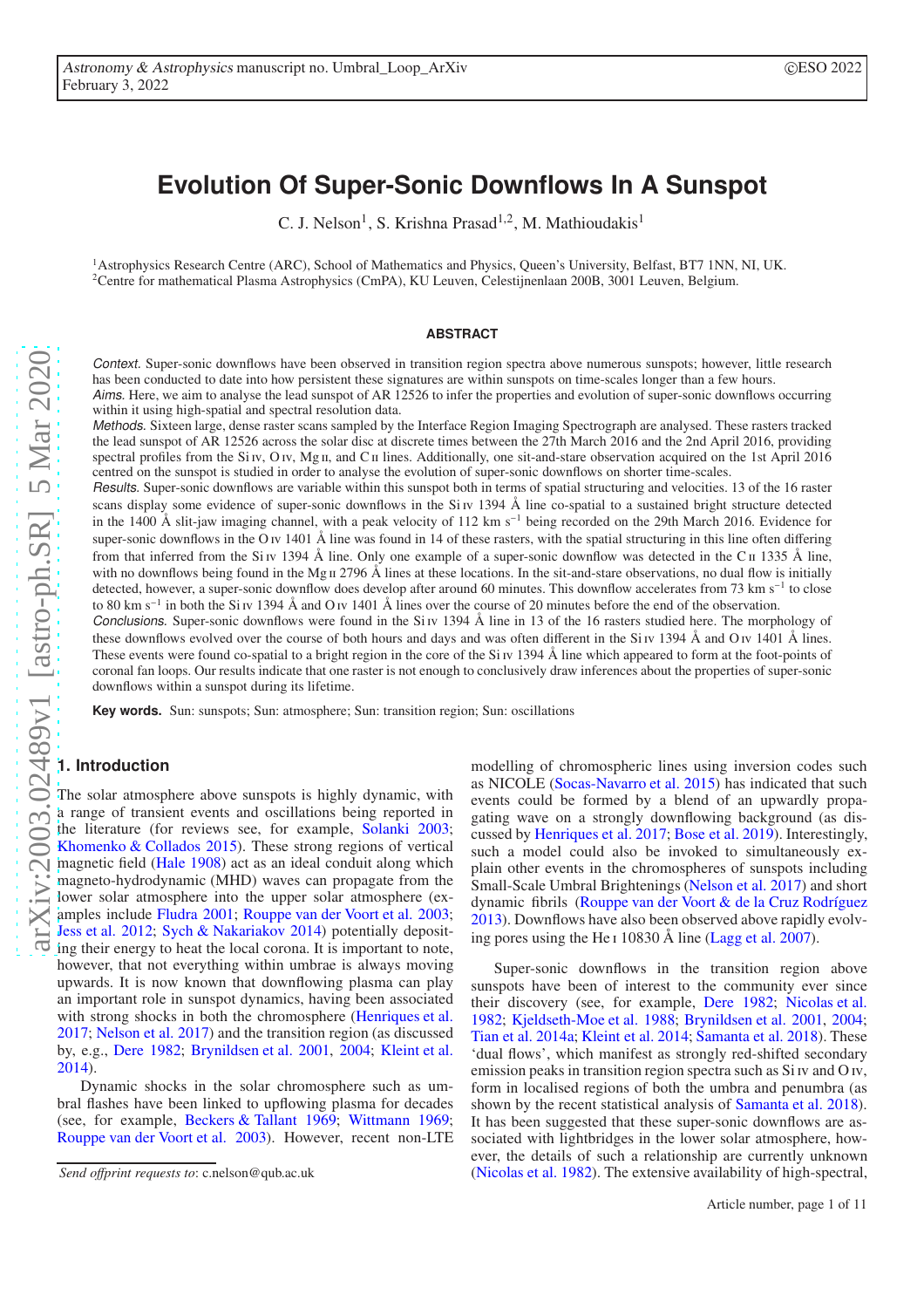

<span id="page-1-1"></span>Fig. 1. Context imaging from the SDO/HMI continuum channel of the sunspot within AR 12526 over the course of the seven days analysed here. Initially, no lightbridge was evident, however, by the 31st March 2016 one large lightbridge had developed in the northern region of the sunspot. A second lightbridge was also present in the southern portion of the sunspot, however, this was smaller and less obvious than the northern lightbridge. The times and co-ordinates over-laid on each panel indicate the start time and centre position in the *x*−direction of the corresponding IRIS raster.

temporal, and spatial resolution data since the launch of the Interface Region Imaging Spectrograph (IRIS; [De Pontieu et al.](#page-10-23) [2014\)](#page-10-23) has allowed improved understanding of these events over recent years (for a recent review see [Tian et al. 2018\)](#page-10-24).

It is now thought possible that at least two different types of dual flows may exist in the transition region. Bursty, shortlived (of the order seconds) downflows with velocities of up to 200 km s−<sup>1</sup> have been detected and associated with impulsive coronal rain (see, for example, [Kleint et al. 2014\)](#page-10-12). Typically, these events appear to have signatures in a wide complement of IRIS diagnostics, including the Mg  $\pi$ , C $\pi$ , and Si  $\pi$  lines. Of more relevance here, potentially, are downflows which appear to have lifetimes of the order minutes to hours and typical veloc-ities of around 100 km s<sup>-1</sup> (as discussed by, e.g., [Straus et al.](#page-10-25) [2015;](#page-10-25) [Chitta et al. 2016\)](#page-10-26). These events, which are potentially linked to siphon flows, are generally observed in the Si iv and O<sub>IV</sub> lines with only occasional signatures in the Mg<sub>II</sub> and  $C<sub>II</sub>$ lines [\(Samanta et al. 2018](#page-10-22)). Although these events have sometimes been observed to be stable over time-scales of the order hours, it is likely that they will evolve significantly over the course of several days [\(Kjeldseth-Moe et al. 1988\)](#page-10-20). Interestingly, the inferred downflow velocity from the O iv lines has sometimes been found to be around 10  $km s^{-1}$  lower than the velocity calculated from the Si iv lines potentially implying the presence of multi-thermal, multi-threaded loops [\(Dere 1982;](#page-10-9) [Nicolas et al.](#page-10-19) [1982;](#page-10-19) [Chitta et al. 2016](#page-10-26)). It should be noted, however, that such a disparity in the downflow speeds measured from these spectral lines is not always present [\(Samanta et al. 2018](#page-10-22)).

In this article, we analyse the evolution of super-sonic downflows within the lead sunspot of AR 12526 over the course of one week using high-resolution IRIS data. Of specific interest here is understanding how persistent such downflows are within the sunspot, over both short and long time-scales. Our work is set out as follows: In Sect. [2](#page-1-0) we introduce the satellite data studied here; In Sect. [3](#page-2-0) we present our results, including analysis of both raster data and sit-and-stare observations; In Sect. [4](#page-8-0) we present a discussion and our conclusions; Finally, in Sect. [5](#page-9-0) we provide a brief summary.

## <span id="page-1-0"></span>**2. Observations**

Initially, sixteen 400-step dense (0.35′′ step-size) rasters covering AR 12526 at discrete times between 27th March 2016 and 2nd April 2016 were studied. For each of these datasets the slit length was 175′′, the exposure time was 8 s (with a step cadence of 9.2 s), and the spectral samplings were 0.025 Å and 0.05 Å for the FUV and NUV channels, respectively. During the rasters, the Slit-Jaw Imager (SJI) sampled each of the 1330 Å, 1400 Å, 2796 Å, and 2832 Å channels sequentially, providing 100 images per raster for each filter. Each SJI image sampled a 167′′×175′′ field-of-view (FOV) which tracked the IRIS slit, giving a total FOV of  $307'' \times 175''$ . The cadence of each of the slit-jaw chan-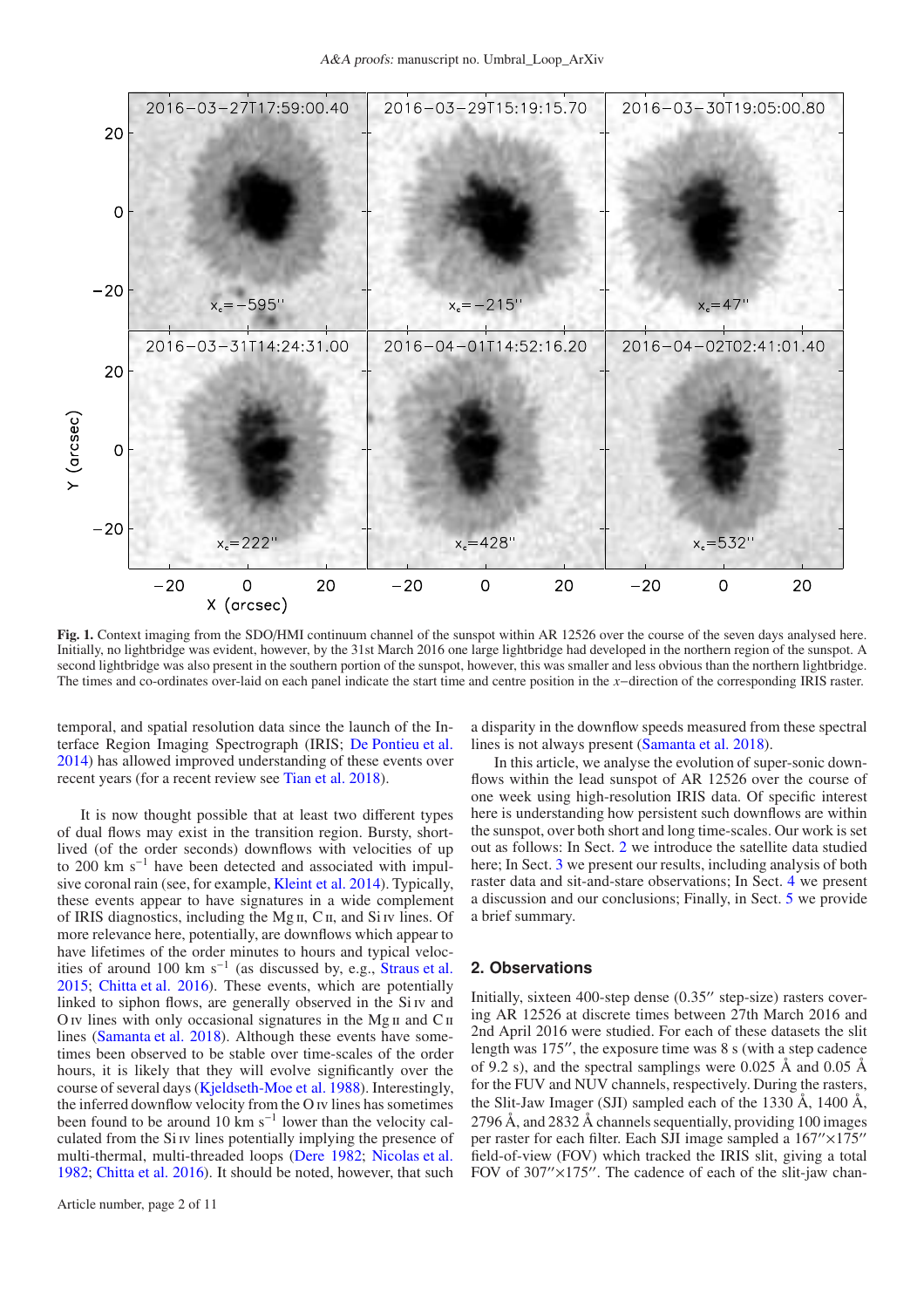

<span id="page-2-1"></span>Fig. 2. The intensity at the rest wavelength of the Si iv 1394 Å line in the sunspot from the rasters corresponding to the SDO/HMI continuum panels in Fig. [1.](#page-1-1) The over-laid coloured contours highlight regions where double Gaussian fitting indicated the presence of super-sonic downflows (aqua and blue correspond to 50 km s<sup>-1</sup> and 75 km s<sup>-1</sup>, respectively). All super-sonic downflows within the sunspot are co-spatial to a sustained region of increased intensity in the line core. Again, pointing coordinates are not relative and are only provided for an indication of scale. The white contours plot the outline of the sunspot as inferred from the average intensity in the continuum between the two Mg II lines. It should be noted that not all rasters covered the entirety of the FOV plotted in Fig. [1](#page-1-1) meaning the FOV plotted here is close to but not perfectly aligned with that figure.

nels was approximately 37 s and the pixel scale was 0.33′′. The basic information for each of these datasets is included for reference in the first five columns of Table [1.](#page-4-0) The OBS ID for each raster was: 3600108078.

To supplement the raster data, we also analysed one sitand-stare sequence sampled by IRIS between 16:23:28 UT and 17:44:22 UT on the 1st April 2016. During this time, the slit passed north-south through the umbra of the lead sunspot within AR 12526 at coordinates of  $x_c$ =480'',  $y_c$ =34'' (centre of the slit). These data had a 15 s exposure time (giving a cadence of 16.7 s) returning a total of 290 spectra. The slit length was 119′′ and the spectral sampling in both the NUV and FUV channels was approximately 0.025 Å. The SJI sampled a  $119'' \times 119''$  FOV with the 1400 Å and 2796 Å channels sequentially, meaning each filter had a cadence of approximately 33 s. The pixel scale of these SJI data was around 0.17". The OBS ID for this sit-and-stare sequence was 3680261403. Wavelength calibration for the FUV and NUV channels was confirmed for all IRIS datasets through analysis of the neutral O<sub>I</sub> 1355.6 Å and Ni<sub>I</sub> 2799.5 Å lines.

Finally, we studied data from the Solar Dynamics Observatory's Helioseismic and Magnetic Imager (SDO/HMI; [Scherrer et al. 2012\)](#page-10-27) and Atmospheric Imaging Assembly (SDO/AIA; [Lemen et al. 2012](#page-10-28)) to give photospheric and coronal context to our analysis. Single line-of-sight (LOS) magnetic field maps and continuum intensity images from the SDO/HMI instrument co-temporal to the start of each raster and sit-and-stare sequence were downloaded and reduced, with a post-reduction pixel scale of 0.6 ′′ and a cadence of 45 s. Additonally, SDO/AIA 304 Å, 171 Å, and 193 Å filter images were downloaded for the time-period corresponding to the entire sit-and-stare sequence. with post-reduction pixel scales and cadences of 0.6" and 12 s, respectively. A single SDO/AIA 1600 Å image co-temporal to the start of the sit-and-stare sequence was also downloaded for alignment purposes. Initial alignment between all instruments was accomplished to the leading order using header information before more accurate alignments were completed by visually matching features in the SDO/HMI continuum, SDO/AIA 1600 Å, and IRIS SJI Mg ii 2796 Å channels.

### <span id="page-2-0"></span>**3. Results**

#### 3.1. Raster Scans

We begin our analysis by providing a brief overview of the general properties of the sunspot studied here through time. In Fig. [1,](#page-1-1) we plot the sunspot as sampled by the SDO/HMI continuum filter at the start of six of the raster scans detailed in Table [1,](#page-4-0) one for each day in which a raster exits. On the 27th March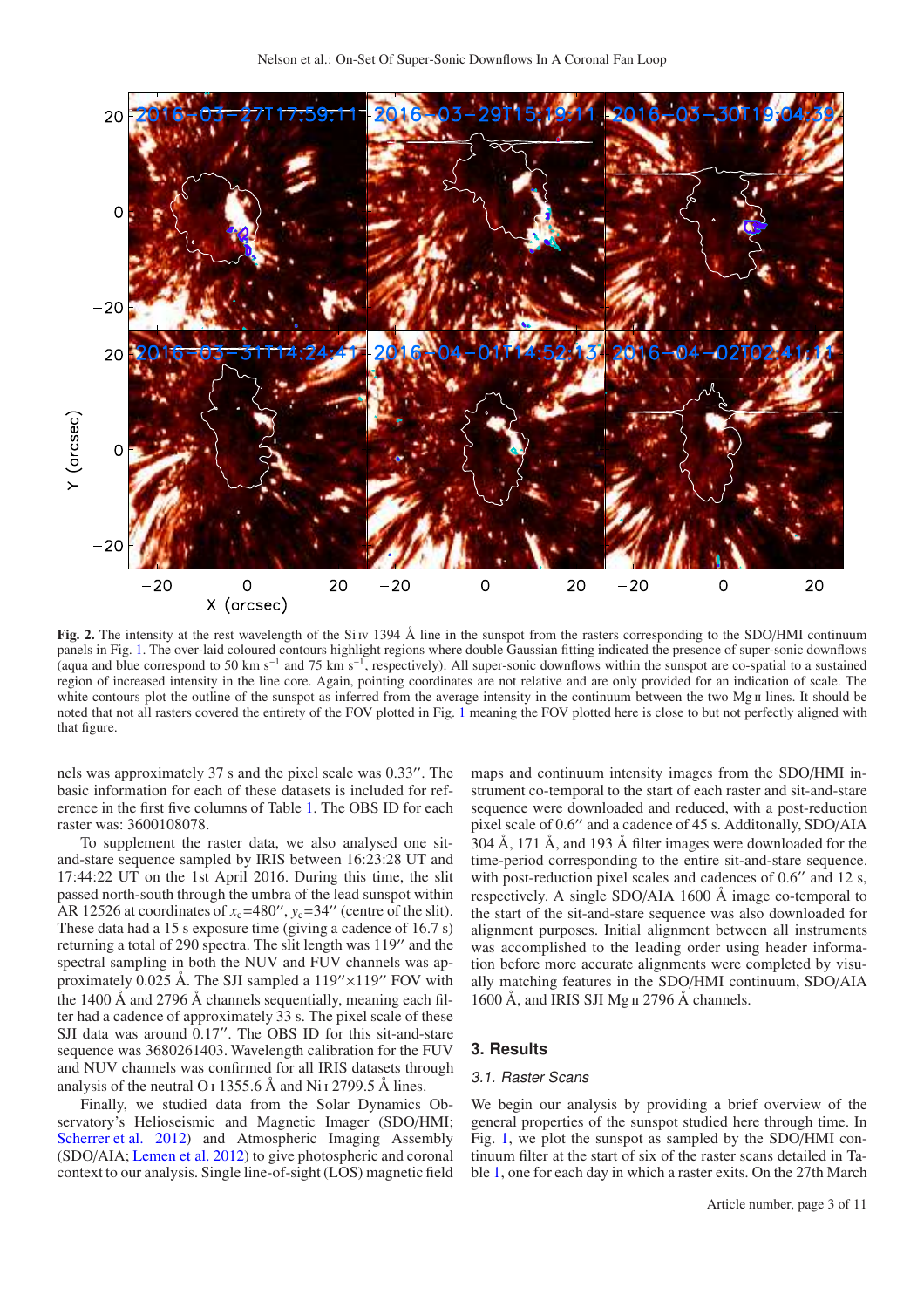

<span id="page-3-0"></span>Fig. 3. Same as Fig. [2](#page-2-1) but for the O iv 1401 Å line. Note that the spatial coverage of downflows in the top left and top middle panels is larger than for the respective Si v 1394 Å plots. Additionally, the bottom right panel displays evidence of a super-sonic downflow in the O iv 1401 Å line when no downflow was detected in the  $Si$  iv 1394 Å line for this raster.

2016, no lightbridge is evident within the umbra of what appears to be a relatively circular sunspot. Over the course of the next three days, however, the sunspot becomes more elongated in the north-south direction before two distinct lightbridges develop on the 31st March 2016. Both lightbridges have an east-west orientation with one forming in the north and one forming in the south, essentially splitting the umbra into three equal portions. The northern lightbridge has a higher contrast than the southern lightbridge making it more evident in the SDO/HMI images plotted here. Both lightbridges are present up to the time of the final raster at 02:41 UT on the 2 April 2016.

In order to investigate whether super-sonic downflows were present in the transition region of the sunspot during these scans, we perfomed double Gaussian fitting to the Si iv 1394 Å and O iv 1401 Å spectra (using *gauss*\_ *f it*.*pro*) on each pixel around the sunspot between velocities of  $-45$  km s<sup>-1</sup> and  $+175$  km s<sup>-1</sup>. For the Si iv 1394 Å line, we considered that a super-sonic downflow had been detected when the peak intensity of the line was larger than 50 DN in this spectral range and when a Gaussian was returned between 50 km s<sup>-1</sup> and 150 km s<sup>-1</sup> with a peak intensity larger than 30 DN and a width (in Doppler units) of larger than 10 km s−<sup>1</sup> . For the O iv 1401 Å line, the required initial thresholding intensity of the line was 30 DN, the maximum returned velocity was 100 km s<sup>-1</sup> (larger values were searched for manually but were only detected once and, therefore, this lower peak velocity was implemented to minimise the effects of noise in the fitting), and the secondary emission peak was required to have an intensity of over 20 DN. The background transition region intensity of the FOV was estimated through the construction of two-dimensional maps of the Si iv 1394 Å and O iv 1401 Å line intensities at their rest wavelengths.

In Fig. [2,](#page-2-1) we plot six examples of the  $Si$  iv 1394 Å core intensity maps, where each panel corresponds to the respective panel in Fig. [1.](#page-1-1) An extended bright region is clear in the sunspot (the outline of the umbra as inferred from the Mg II continuum between the two spectral lines is over-laid in white) stretching above both the umbra and penumbra throughout the time-period analysed here. The coloured contours outline regions where downflows were detected with aqua indicating a velocity of over 50 km s<sup>-1</sup> and blue indicating a velocity of over 75 km s−<sup>1</sup> . Applying the typical formation temperatures of the Si iv 1394 Å line (10<sup>4.8</sup> – 10<sup>5</sup> K) to the formula  $C_s$ =152 T<sup>0.5</sup> m  $s^{-1}$  [\(Priest 1984](#page-10-29)) allows us to infer that downflow velocities over  $50 \text{ km s}^{-1}$  will be super-sonic. It should be noted that the FOV in Fig. [2](#page-2-1) and the FOV in Fig. [1](#page-1-1) are not perfectly aligned due to the different rasters sampling slightly different regions around the sunspot with some rasters only partially covering the penumbra. The choice was made to have this slight off-set in the FOVs to better emphasise the evolution of the entire spot in Fig. [1.](#page-1-1)

In Fig. [3,](#page-3-0) we reproduce Fig. [2](#page-2-1) but with the background intensity and velocity contours calculated from the O<sub>IV</sub> 1401  $\AA$ line. It is immediately evident that super-sonic downflows in the O iv 1401 Å line covered a larger spatial extent than super-sonic downflows in the Si IV 1394  $\AA$  line in the top left and top mid-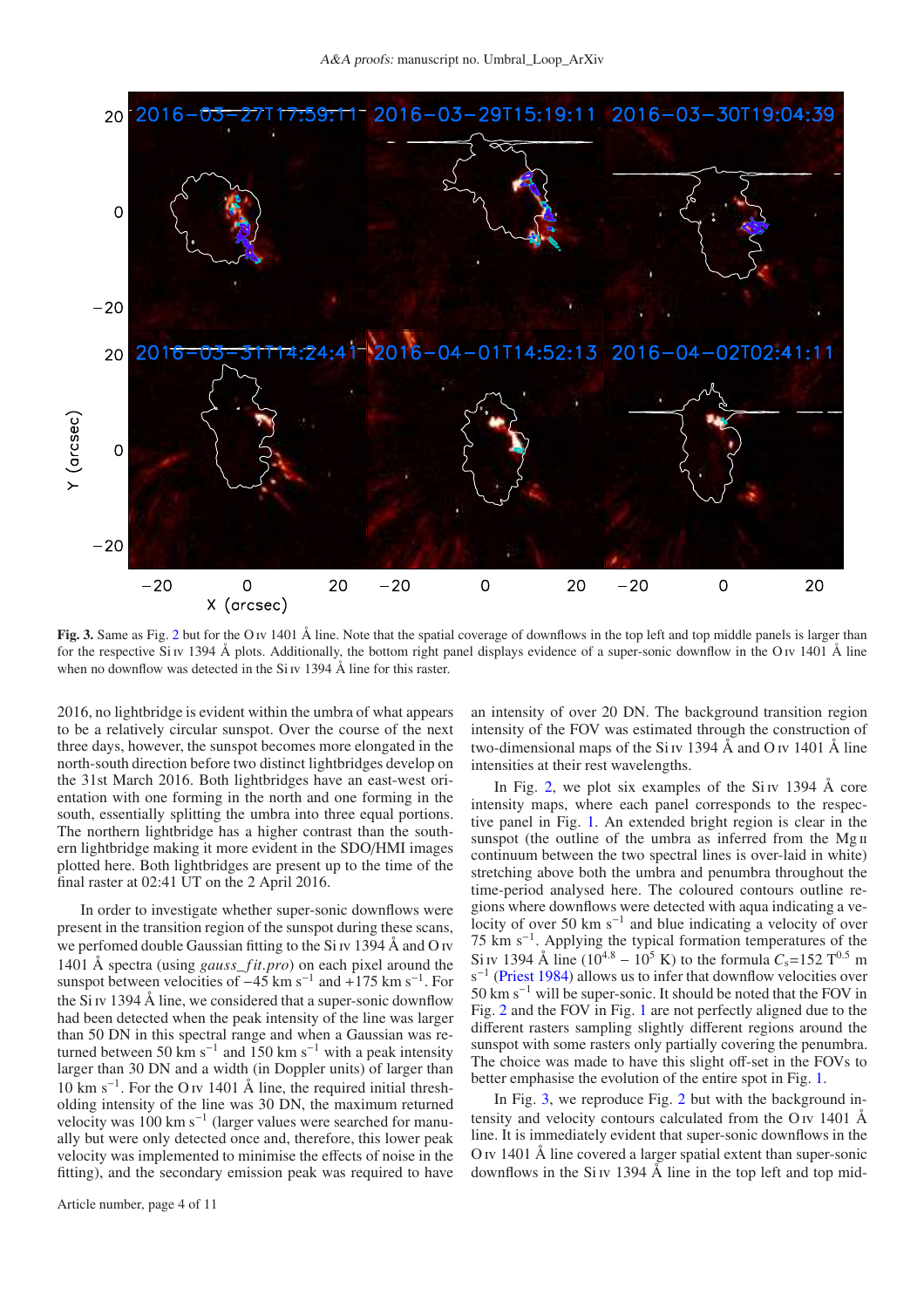Nelson et al.: On-Set Of Super-Sonic Downflows In A Coronal Fan Loop

| Date       | Start (UT)             | End (UT) | $\mathbf{xc}^{\prime\prime}$ | $\mathbf{v} \mathbf{c}$ " | $Pix_{x}$ | $Pix_{v}$ | Si IV 1394 A            | O <sub>IV</sub> 1401 A            | Сп 1335 A               | $n_{\rm p,Si}$ | $n_{\rm p,O}$ |
|------------|------------------------|----------|------------------------------|---------------------------|-----------|-----------|-------------------------|-----------------------------------|-------------------------|----------------|---------------|
| 2016-03-27 | 17:59:11               | 19:00:25 | $-595$                       | 18                        | 313       | 324       | $98 \text{ km s}^{-1}$  | $99 \text{ km s}^{-1}$            | No                      | 62             | 127           |
| 2016-03-29 | 01:29:12               | 02:30:25 | $-323$                       | 29                        | 302       | 307       | $72 \text{ km s}^{-1}$  | $72 \text{ km s}^{-1}$            | N <sub>0</sub>          | 25             | 55            |
| 2016-03-29 | 06:13:11               | 07:14:25 | $-304$                       | 16                        | 384       | 369       | $107 \text{ km s}^{-1}$ | $108 \text{ km s}^{-1}$           | No                      | 73             | 122           |
| 2016-03-29 | 09:29:11               | 10:30:25 | $-268$                       | 16                        | 375       | 361       | $112 \text{ km s}^{-1}$ | N/A                               | No                      | 11             | 56            |
| 2016-03-29 | 15:19:11               | 16:20:25 | $-215$                       | 26                        | 319       | 354       | 94 km s <sup>-1</sup>   | N/A                               | N <sub>0</sub>          | 61             | 136           |
| 2016-03-30 | $\overline{01}$ :09:11 | 02:10:25 | $-126$                       | 19                        | 358       | 363       | $89 \text{ km s}^{-1}$  | $\overline{87 \text{ km s}^{-1}}$ | N <sub>0</sub>          | 16             | 65            |
| 2016-03-30 | 08:19:09               | 09:20:23 | $-58$                        | 28                        | 346       | 354       | $94 \text{ km s}^{-1}$  | $86 \text{ km s}^{-1}$            | No                      | 2              | 6             |
| 2016-03-30 | 19:04:39               | 20:05:53 | 47                           | 25                        | 356       | 343       | $85 \text{ km s}^{-1}$  | $88 \text{ km s}^{-1}$            | $100 \text{ km s}^{-1}$ | 75             | 60            |
| 2016-03-31 | 01:29:09               | 02:30:23 | 109                          | 27                        | 341       | 331       | $76 \rm km s^{-1}$      | $85 \text{ km s}^{-1}$            | No                      | 64             | 57            |
| 2016-03-31 | 08:34:11               | 09:35:25 | 171                          | 25                        | 340       | 338       | $87 \text{ km s}^{-1}$  | $85 \text{ km s}^{-1}$            | No                      | 24             | 6             |
| 2016-03-31 | 14:24:41               | 15:25:55 | 222                          | 29                        | N/A       | N/A       | N/A                     | N/A                               | N/A                     | $\Omega$       | $\Omega$      |
| 2016-03-31 | 19:22:11               | 20:23:25 | 266                          | 22                        | N/A       | N/A       | N/A                     | N/A                               | N/A                     | $\Omega$       | $\Omega$      |
| 2016-04-01 | 05:50:11               | 06:51:25 | 355                          | 40                        | 297       | 330       | $85 \text{ km s}^{-1}$  | $69 \text{ km s}^{-1}$            | N <sub>o</sub>          | 18             | 12            |
| 2016-04-01 | 14:52:13               | 15:53:27 | 428                          | 32                        | 294       | 341       | $71 \text{ km s}^{-1}$  | N/A                               | No                      | 9              | 14            |
| 2016-04-01 | 21:20:11               | 22:21:25 | 485                          | 9                         | 353       | 327       | 57 km $s^{-1}$          | $60 \text{ km s}^{-1}$            | N <sub>0</sub>          |                | 20            |
| 2016-04-02 | 02:41:11               | 03:42:25 | 532                          |                           | 384       | 304       | N/A                     | $61 \text{ km s}^{-1}$            | N/A                     | $\Omega$       | 5             |

<span id="page-4-0"></span>Table 1. Details of the 16 raster scans analysed here including: Date of raster; Start time of raster; End time of raster; *x*-coordinate of the centre of the raster; *y*-coordinate of the centre of the raster; *x*-pixel where the largest super-sonic downflow was inferred from the Si iv 1394 Å line; *y*-pixel where the largest super-sonic downflow was inferred from the Si v 1394 Å line; Peak downflow velocity calculated from double Gaussian fitting of the Si iv 1394 Å line; Downflow velocity in the O iv 1401 Å line co-spatial to the peak Si iv 1394 Å velocity (except bottom row where the peak O iv 1401 Å velocity is reported); Downflow velocity in the C  $\pi$  1335 Å channel co-spatial to the peak Si iv 1394 Å velocity; Number of pixels displaying downflows in the Si v 1394 Å line; Number of pixels displaying downflows in the O v 1401 Å line.

dle panels, with downflows occurring along almost the entirety of the transition region brightening. To quantify this, we calculated the number of pixels within which super-sonic downflows over 50 km s<sup>-1</sup> were detected for both the Si <sub>IV</sub> 1394 Å and O <sub>IV</sub> 1401 Å lines (the criteria defined in the second paragraph of this section). In the top left panel, super-sonic downflows were detected in 62 and 127 pixels respectively. Within the top middle panel the corresponding number of pixels for the two lines was 61 and 136. Although such a large disparity in the number of pixels displaying super-sonic downflows in the Si iv 1394 Å and O iv 1401 Å lines is not apparent in each raster studied here (see final two columns of Table [1\)](#page-4-0), this result does confirm that the spatial structuring of these dual flows can be different in different spectral (i.e., thermal) windows. Additionally, the bottom right panel displays evidence of a super-sonic downflow in the O iv 1401 Å line which is not present in the  $Si$  iv 1394 Å line, further highlighting the difference in spatial structuring between these wavelengths.

Of the 16 raster scans analysed here, 13 (14) displayed evidence of downflows with velocities larger than 50 km s−<sup>1</sup> in the Si iv 1394 Å (O iv 1401 Å) line. All detected super-sonic downflows formed co-spatial to the intense structure at the centre of the sunspot easily evident in the  $Si Iv 1394 \text{ Å}$  line core (see Fig. [2\)](#page-2-1), with no dual flows being detected in the sunspot away from this transition region brightening. The evolution of the super-sonic downflows through time exhibited no clear pattern, with the spatial positioning along the brightening and the sizes of the detected downflows changing considerably from raster to raster. To display this, we plot the peak downflow velocity in the Si iv 1394 Å line (red squares) and the co-spatial, co-temporal downflow velocities from the O iv  $1401 \text{ Å}$  line (blue crosses) in Fig. [4.](#page-4-1) We note that super-sonic downflows were not detected in the O iv 1401  $\AA$  line at the sites of the peak Si iv 1394  $\AA$  down-flow velocities in three rasters (see Table [1](#page-4-0) for detailed information). The error bars indicate the spectral sampling of the data



<span id="page-4-1"></span>Fig. 4. The peak super-sonic downflow velocities inferred from the Si iv 1394 Å (red squares) for each raster. The blue crosses indicate the cospatial  $O$  iv 1401 Å downflow veloc-ity. The error bars highlight the spectral sampling and the dashed vertical line indicates the approximate time of the lightbridge formation.

and the dashed vertical line indicates the approximate formation time of the lightbridges.

Each of the ten datasets sampled prior to the appearance of the lightbridges (14:24 on the 31st March 2016) displayed some evidence of super-sonic downflows in the  $Si$  iv 1394 Å line co-spatial to the sunspot transition region brightening (see Table [1\)](#page-4-0). Downflow velocities of over 70 km s−<sup>1</sup> were detected in all of these datasets, with velocities of over 100 km s<sup>-1</sup> even being evident in two rasters (the consecutive scans starting at 06:13 UT and 09:29 UT on the 29th March 2016). As the sunspot rotated from  $x_c = -595''$  to  $x_c = 171''$  during this time we comparing the projected and deprojected downflow velocities to confirm that the  $\mu$ -angle of the observation did not affect our results. We found only small change in the estimated downflow velocity of around  $5 \text{ km s}^{-1}$  (comparable to the spectral sampling). The spatial structuring of the detected dual flows in these rasters was extremely variable with large areas of downflows  $(65 <$  pix-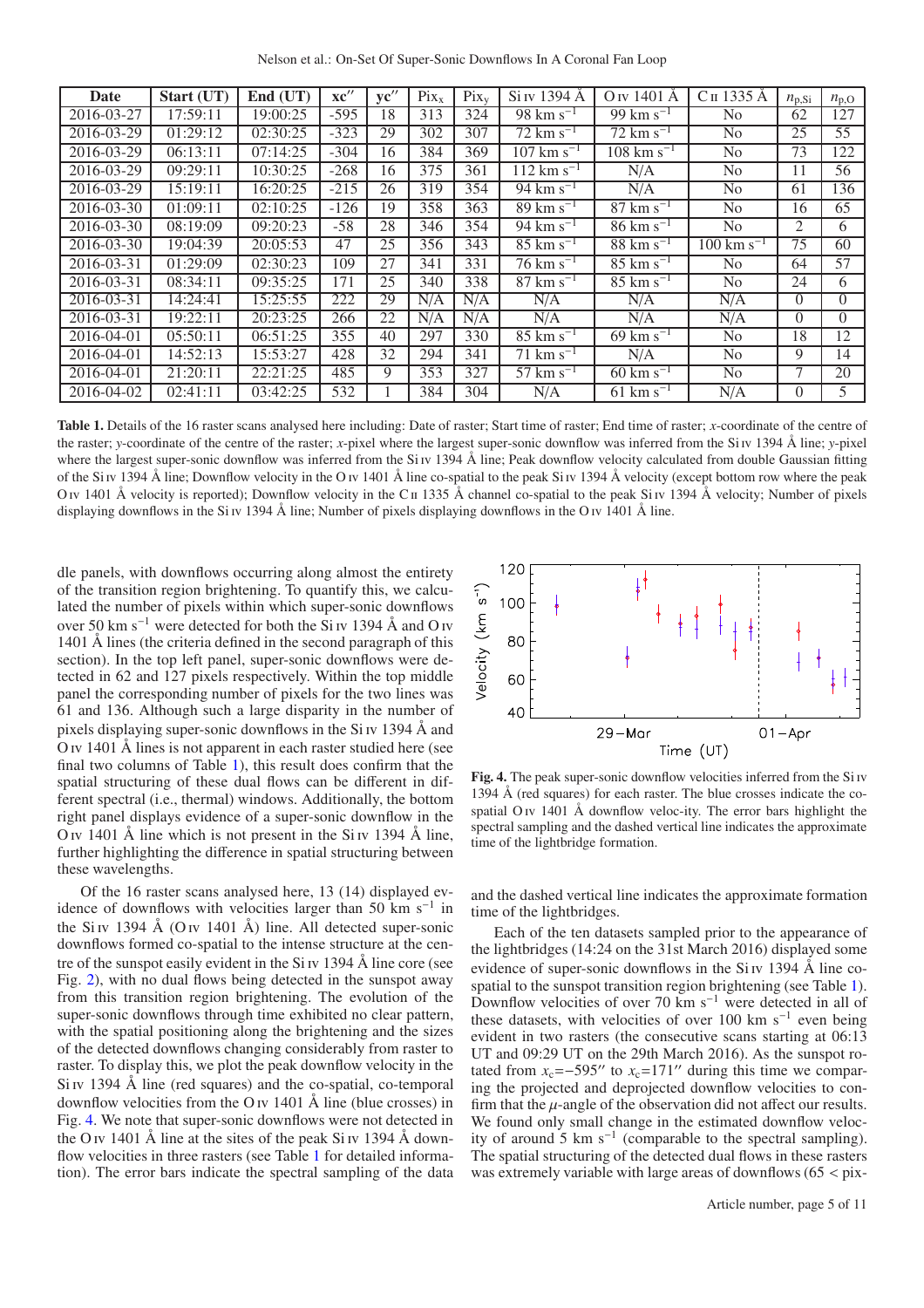

<span id="page-5-0"></span>Fig. 5. (Top row) Si iv 1394 Å intensity maps at three different positions within the line profile for the raster beginning at 14:52 on the 1st April 2016. The LOS velocities corresponding to the specific line positions are indicated in the top left of each panel. (middle row) Si Iv 1394 Å spectra for the spatial positions indicated by the crosses in the top row. (Bottom row) Same as the middle row but for the O iv 1401 Å line. Average spectra from the sunspot umbra, calculated from the boxes in the bottom left of the images in the top row, are over-plotted as dashed lines. The vertical lines indicate the rest velocity of the lines and a LOS velocity of 64 km s<sup>−1</sup> (matching the line position plotted in the top right panel). The dashed blue lines on the right hand panels of the bottom two rows plot the double Gaussian fits for this pixel. As previously reported in Table [1,](#page-4-0) no clear evidence of a secondary emission peak is found in the O iv 1401 Å line at this location.

els) being detected in the Si iv 1394 Å line in five datasets and only small (< 25 pixels) areas of downflows being evident in the remaining five raster scans.

Following the appearance of the lightbridges, however, super-sonic downflows became spatially much less prevalent within the sunspot (see the bottom row of Fig. [2\)](#page-2-1). Indeed, all three datasets for which no downflows of over 50 km s<sup>−</sup><sup>1</sup> were detected in the Si iv 1394 Å line occurred following the appearance of the lightbridges (the final six rows of Table [1\)](#page-4-0). The supersonic downflows in the further three rasters were extremely localised with spatial extents of only a few pixels (18, 9, and 7 pixels each in the Si Iv 1394 Å line), while only one displayed evidence of a super-sonic downflow with a velocity of over 75 km s<sup>−</sup><sup>1</sup> . Overall, the average peak downflow velocity in the Si iv 1394 Å line prior to the formation of the lightbridges is 91.4 km s<sup>−</sup><sup>1</sup> compared to 71 km s<sup>−</sup><sup>1</sup> (calculated from the three rasters

Article number, page 6 of 11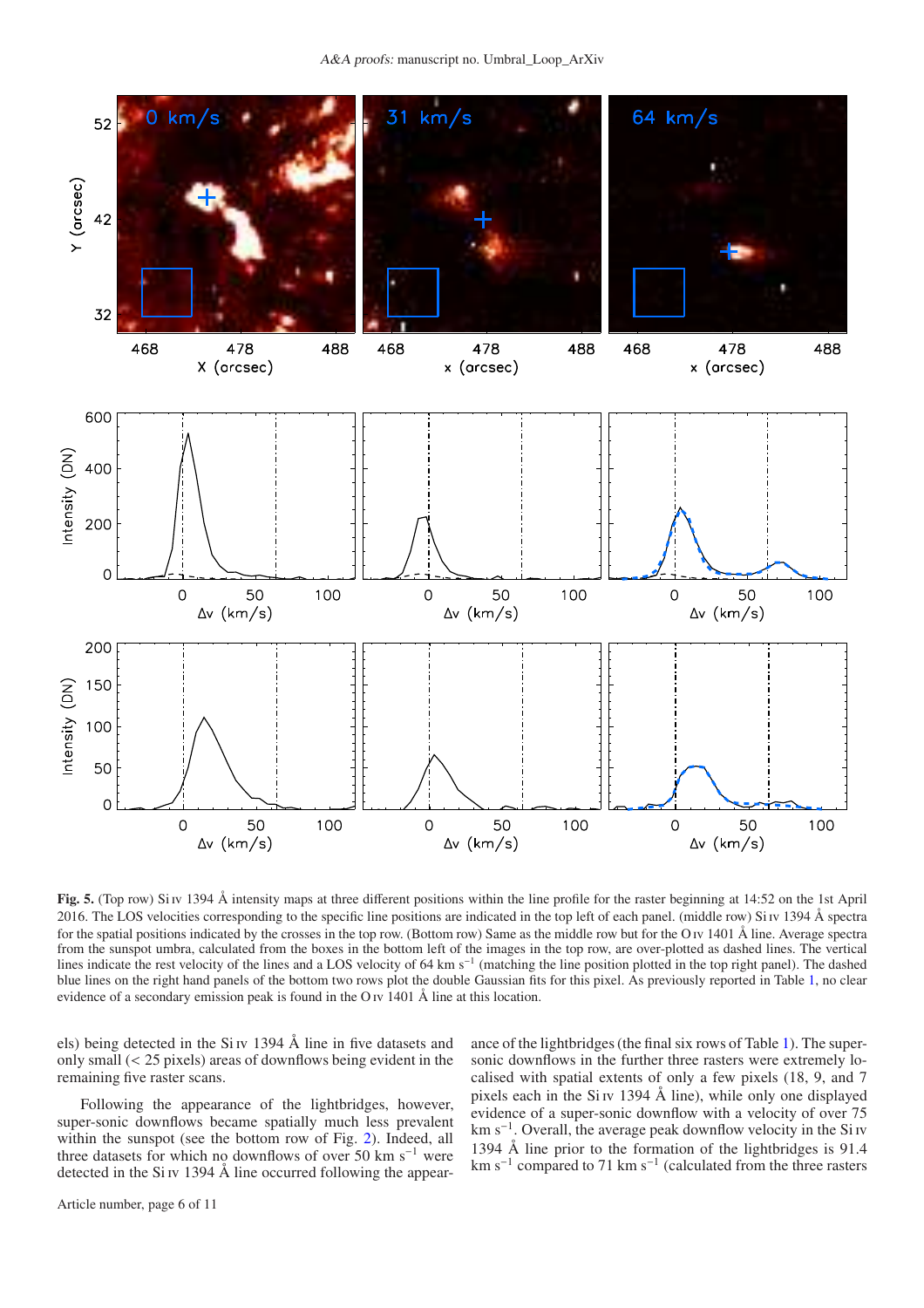

<span id="page-6-0"></span>Fig. 6. The sunspot within AR 12526 at approximately 16:23:28 UT on the 1st April 2016. The photospheric LOS magnetic field and continuum intensity (top left and middle panels) sampled by the SDO/HMI instrument display a large positive polarity sunspot. The solar atmosphere above the sunspot was sampled using the IRIS Mg  $\pi$  2796 Å (top right) and Si iv 1400 Å (bottom left) SJI filters, as well as the SDO/AIA 304 Å (bottom middle) and 171 Å (bottom right) channels. The IRIS slit position during the sit-and-stare sequence passes directly through the sunspot and is most easily evident in the 2796 Å image. The blue contours outline the bright feature in the IRIS 1400 Å channel within which all super-sonic downflows are detected in this sunspot.

which displayed super-sonic downflows) after the formation of the lightbridges. We cannot confidently comment on whether the change in the super-sonic velocities apparent here is caused by the formation of the lightbridges or not due to the small number of scans collected both before and after this time, however, we can conclusively say that the presence of lightbridges in a sunspot is not a required condition for the occurrence of super-sonic downflows in the transition region (hypothesised by [Nicolas et al. 1982\)](#page-10-19).

To further investigate these super-sonic downflows, we examined the spectra of the O iv 1401 Å, C  $\pi$  1335 Å, and Mg  $\pi$ 2796 Å lines co-spatial to the peak downflow velocity detected in the Si IV 1394  $\AA$  line for each raster (pixel locations included in Table [1\)](#page-4-0). Super-sonic downflows were present at these locations in the O iv 1401 Å line for 10 of the 13 datasets, with the velocities (calculated by fitting double Gaussians at these locations) returned being comparable to the velocities inferred from the Si iv 1394 Å line (agreeing with the results of [Samanta et al.](#page-10-22) [2018\)](#page-10-22). The core intensity of the O iv 1401 Å line for two of the datasets in which no super-sonic downflows were detected were extremely low meaning any dual peaks in the line wing would likely be below the noise level. Additionally, one example of a super-sonic downflow, with a peak velocity of 61 km  $s^{-1}$ , was detected in the O iv 1401 Å line in a raster when no Si iv 1394 Å

downflow was apparent (bottom row of Table [1\)](#page-4-0). One example of a downflow was inferred from the C $\parallel$  1335 Å line, with the velocity of 100 km s<sup>-1</sup> being 15 km s<sup>-1</sup> faster than the local Si <sub>IV</sub> 1394 Å downflow (see Table [1\)](#page-4-0). From this one observation we are unable to comment on the generality or significance of this result. No signature of super-sonic downflows was detected in the Mg ii 2796 Å lines co-spatial to these dual flows.

Finally, we provide a brief overview of the raster sampled prior to the sit-and-stare observations analysed in the following sub-section. In the top row of Fig. [5,](#page-5-0) we plot the intensity of the  $Si$  iv 1394 Å line at three different positions within the spectral profile. The sunspot brightening within which all super-sonic downflows are detected here manifests as an arc-like structure in the rest wavelength at this time (top left panel), however, at 31 km s<sup>-1</sup> (corresponding to approximately 0.15 Å from the line core) only the northern and southern-most regions of the arc-like structure are evident. Further out into the line at approximately 64 km s−<sup>1</sup> (around 0.3 Å from the line core), only the southern region of the brightening structure has a signature indicating that no super-sonic downflows are present at the northern end of the brightening. In the middle row of Fig. [5](#page-5-0) we plot a spectral representation of this from the  $Si$  iv 1394 Å line with the intensities taken at the location of the crosses in the upper panels. The super-sonic downflow is evidenced by the secondary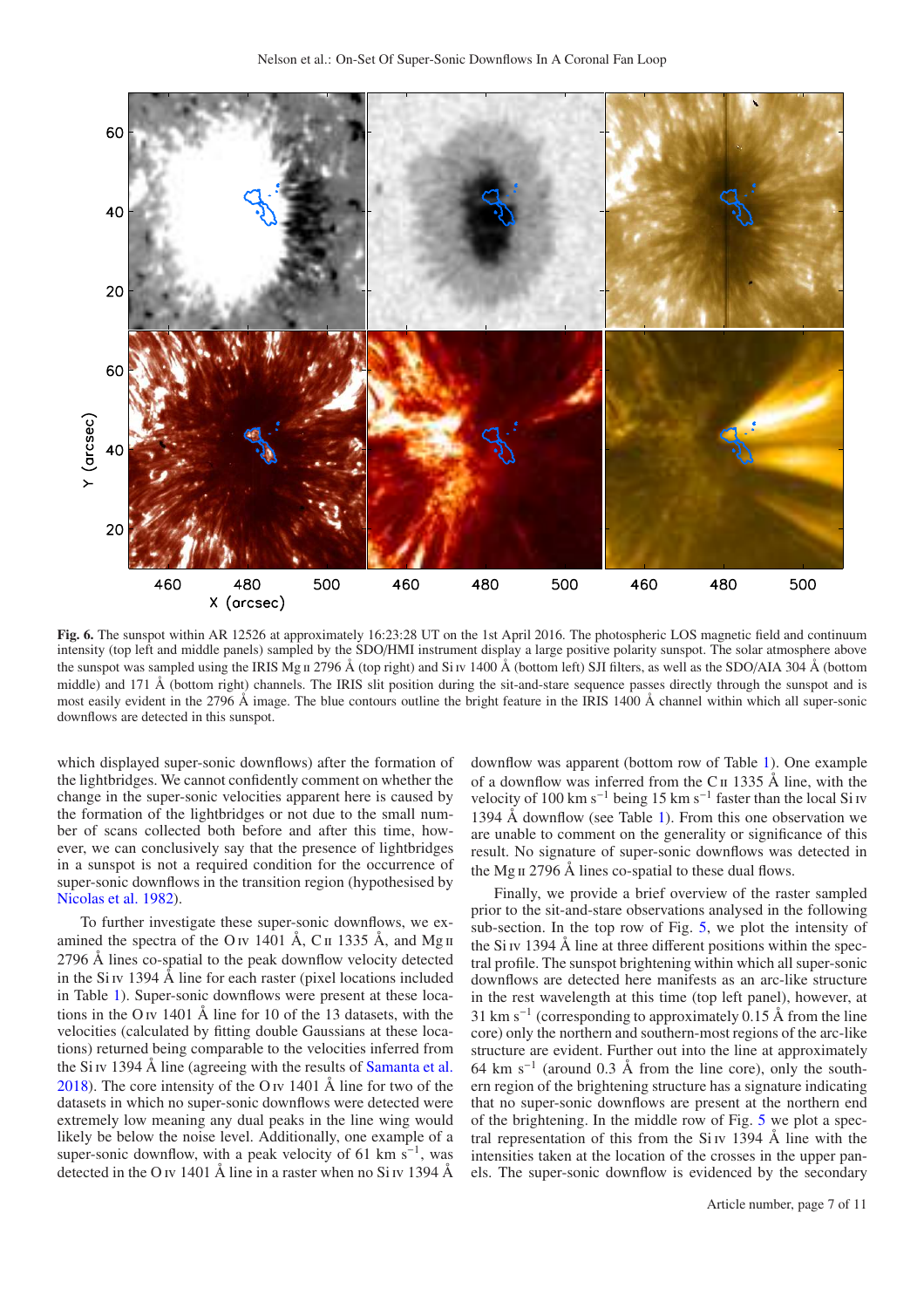

<span id="page-7-0"></span>Fig. 7. (Top row) Spectral-time plot for the Si v 1394 Å line for a pixel within the transition region brightening. The typical saw-tooth shock pattern is clearly evident close to the line core. The super-sonic downflow can be detected from around 50 minutes until the end of the time-series. During this time, the flow accelerates at approximately 5 m s<sup>-2</sup> from around 73 km s<sup>-1</sup> to close to 80 km s<sup>-1</sup>, as indicated by the dashed blue line. (Bottom row) Same as the top row except for the O iv 1401 Å line.

peak in intensity to the right of the location of the second vertical dot-dashed line in the right-hand panel. The blue dashed line over-laid plots the Gaussian fit returned for this pixel. The dashed profiles plot the average umbral profile sampled from the blue boxes. The bottom row plots the same as the middle row but for the O iv 1401 Å line. Note, the secondary peak in the O iv 1401 Å line is not large enough to be returned automatically by the algorithm used here.

#### 3.2. Sit-And-Stare Sequence

To continue our analysis, we conducted a more detailed investigation of the signatures of super-sonic downflows within the sunspot in a sit-and-stare observation sampled on the 1st April 2016. In Fig. [6](#page-6-0) we plot the FOV at the beginning of the observation, including the SDO/HMI magnetogram and continuum (top left and middle panels), the IRIS chromospheric Mg  $\mu$  2796 Å and transition region Si iv 1400 Å filters (top right and bottom left panels, respectively), and the SDO/AIA 304 Å and 171 Å channels (bottom middle and right panels). Each panel plots the nearest frame for that channel to 16:23:28 UT. The blue contours over-laid on Fig. [6](#page-6-0) map the brightest regions within the sunspot in the 1400 Å channel, corresponding to the bright arc-like structure plotted in the top left panel of Fig. [5.](#page-5-0) The blue contours on the SDO/HMI continuum panel confirm that this arc-like brightening stretches across the well-developed northern lightbridge. No evidence of this brightening is apparent in the cooler Mg II 2796 Å filter.

As can be seen in Fig. [6,](#page-6-0) the IRIS slit passed directly through the northern end of the arc-like brightening during the sit-andstare sequence, away from the location where super-sonic downflows were detected in the preceding raster (see Fig. [5\)](#page-5-0). In Fig. [7,](#page-7-0) we plot spectral-time plots for both the Si  $\overline{v}$  1394 Å and the O  $\overline{v}$ 1401 Å lines for the length of the sit-and-stare observation for a pixel within the brightening. Initially, no super-sonic downflow is apparent in either line, agreeing with the spectra sampled for this location during the raster observation (Fig. [5\)](#page-5-0); however, a downflow begins to develop with an initial velocity of  $\approx$  72 km s<sup>-1</sup> in both the Si iv 1394 Å and O iv 1401 Å lines after around minute 60 (corresponding to approximately 17:25 UT). The downflow then accelerates at approximately 5 m  $s^{-2}$  to a velocity of  $\approx 80$  km s<sup>-1</sup> over the course of the remaining  $\sim 20$ minutes, indicated by the dashed blue line.

In the top left and top middle panels of Fig. [8,](#page-8-1) we plot the sunspot as sampled by the IRIS SJI 1400 Å filter in both the first and the last frames. The arc-like brightening is relatively stable during this time, with only a small increase in brightness and size detected at the north end over the course of the 80 minutes. Plotting lightcurves of these increases in size and brightness (not shown here) demostrates that they occur relatively consistently throughout the observations and are continuously modulated by the typical 3-minute sunspot oscillations. Additionally, the ra-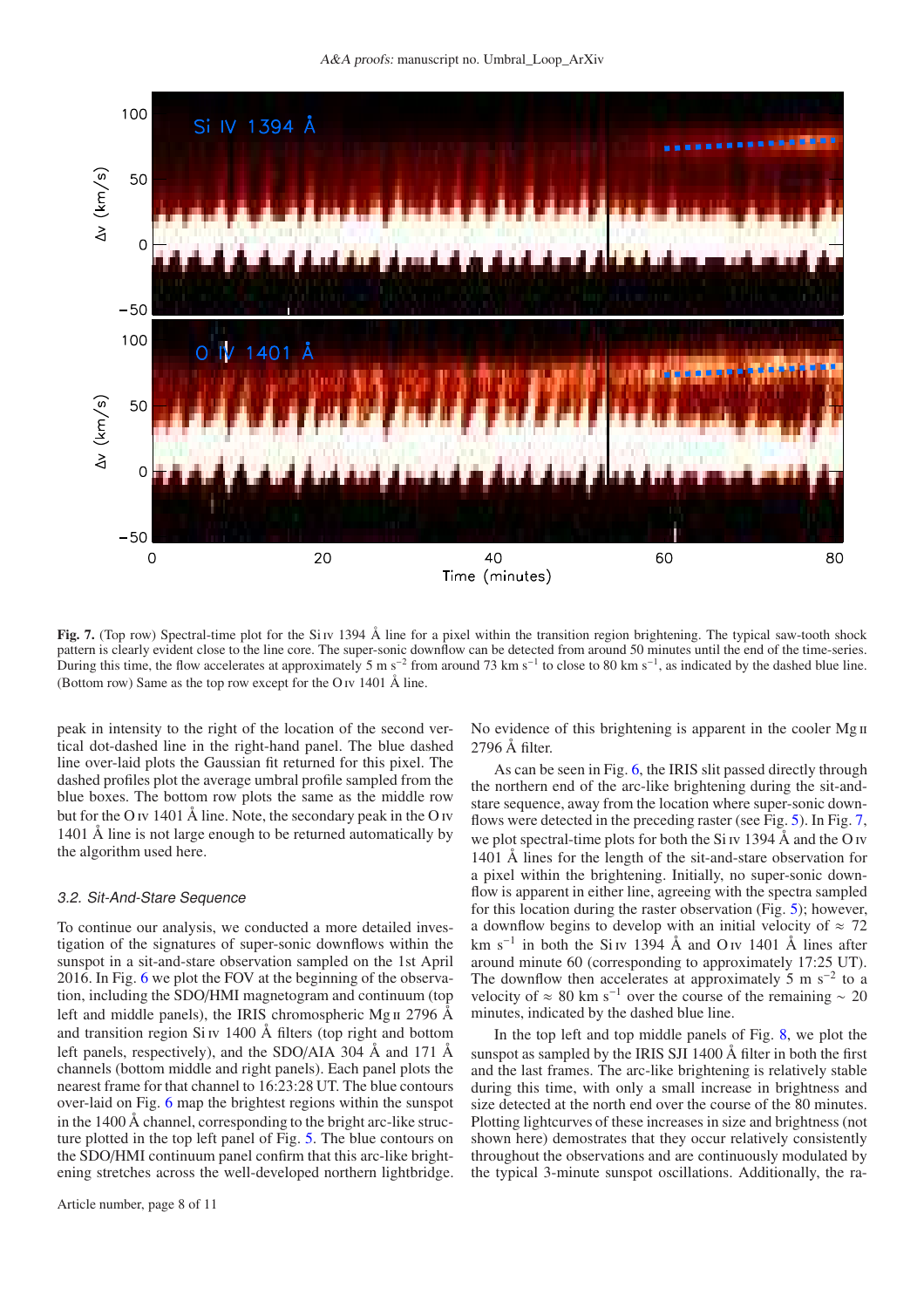

<span id="page-8-1"></span>Fig. 8. Evolution of the SJI and spectral data through time. The first and final SJI frames (top left and top middle panels) show that the transition region brightening remained relatively stable with only a small increase in the size of the northern brightening. The blue vertical lines indicate the slits over which the spectra were averaged in the remaining panels. Spectra from the second and second-to-last raster steps (black and blue lines, respectively) display an increase in intensity in all pass-bands during the super-sonic downflow, however, only the O iv and Si iv lines possess the second peak in intensity in the red wing indicative of super-sonic downflows. The vertical dashed pink lines indicate the rest wavelengths of the lines of interest.

tio of the Si Iv 1394 Å and 1403 Å lines within the arc-like brightening throughout the time-series remains close to 2 implying no changes in the opacity of the lines occurs through time [\(Mathioudakis et al. 1999](#page-10-30)). Overall, no large-scale morphological changes are evident in the arc-like brightening during this time despite the on-set of the super-sonic downflow.

In the other four panels of Fig.  $8$ , the spectra from the second and second-to-last slit exposures (black and blue lines, respectively) are plotted. For the  $C_{II}$  and  $Mg_{II}$  lines (top right and bottom left panels), increases in intensity of around 10-30 % are detected between the blue and black profiles, however, no secondary peak associated with super-sonic downflows are evident. This is in agreement with the lack of foot-point signature in the chromospheric Mg  $\text{II}$  2796 Å SJI data (see top right panel of Fig. [6\)](#page-6-0). For the Si iv and O iv lines (bottom middle and bottom left panels), no peaks associated with super-sonic downflows are present in the black spectra, however, such peaks are present in the blue spectra with approximate velocities of 80 km s−<sup>1</sup> . No signature of this downflow was evident in the raster scan starting around 100 minutes following the end of the sit-and-stare observation.

Interestingly, the arc-like brightening in the transition region coincides spatially with the foot-points of two apparently distinct coronal fan loops in the 171  $\AA$  filter (see Fig. [6\)](#page-6-0). A clear separation appears to be present between the two distinct coronal fan loops, with one being anchored in the northern section of the umbra and one being anchored in the southern section of the umbra. A clear gap between these two structures extends to the edge of the FOV (the darker horizontal line at  $y \approx 42''$ ) and beyond. Although it is difficult to track them along their entire lengths, it is possible that the other ends of these two loop systems are rooted in completely separate locations within the Active Region with the northern fan loops appearing to be rooted in the trailing plage region and the southern fan loops potentially rooted in the opposite polarity structures leading the sunspot. Future analysis using Non-Linear Force Free magnetic field extrapolations could better map the connectivity of the Active Region and could, therefore, provide more evidence about where these loops are anchored. Such research could allow us to better examine the potential causes of these downflows.

## <span id="page-8-0"></span>**4. Discussion and Conclusions**

In Table [1,](#page-4-0) the basic properties of the 16 datasets analysed here were presented. Overall, 13 of the 16 datasets included evidence of super-sonic downflows in the  $Si$  iv 1394 Å line (a similar ratio to that found by [Samanta et al. 2018](#page-10-22)), with a peak velocity of 112 km s<sup>-1</sup> being found on the 29th March 2016. In Fig. [2,](#page-2-1) the transition region intensity estimated by the rest wavelength of the  $Si\$  iv 1394 Å line was plotted and contours of downflow velocities with magnitudes of 50 km s<sup>-1</sup> (aqua) and 75 km s<sup>-1</sup> (blue) over-laid. Fig. [3](#page-3-0) plots the equivalent as calculated from the O iv  $1401 \text{ Å}$  line. All super-sonic downflows detected within the sunspot occurred co-spatial to a sustained transition region brightening spanning across the umbra and penumbra. This transition region brightening appeared to map the locations of coronal loop foot-points, as observed in the SDO/AIA 171 Å channel. The spatial positioning of super-sonic downflows through time was highly variable, with some rasters revealing relatively largescale downflows across the entire transition region brightening and some rasters revealing only point-like downflows. Additionally, the spatial coverage of dual flows in the O iv  $1401 \text{ Å}$  line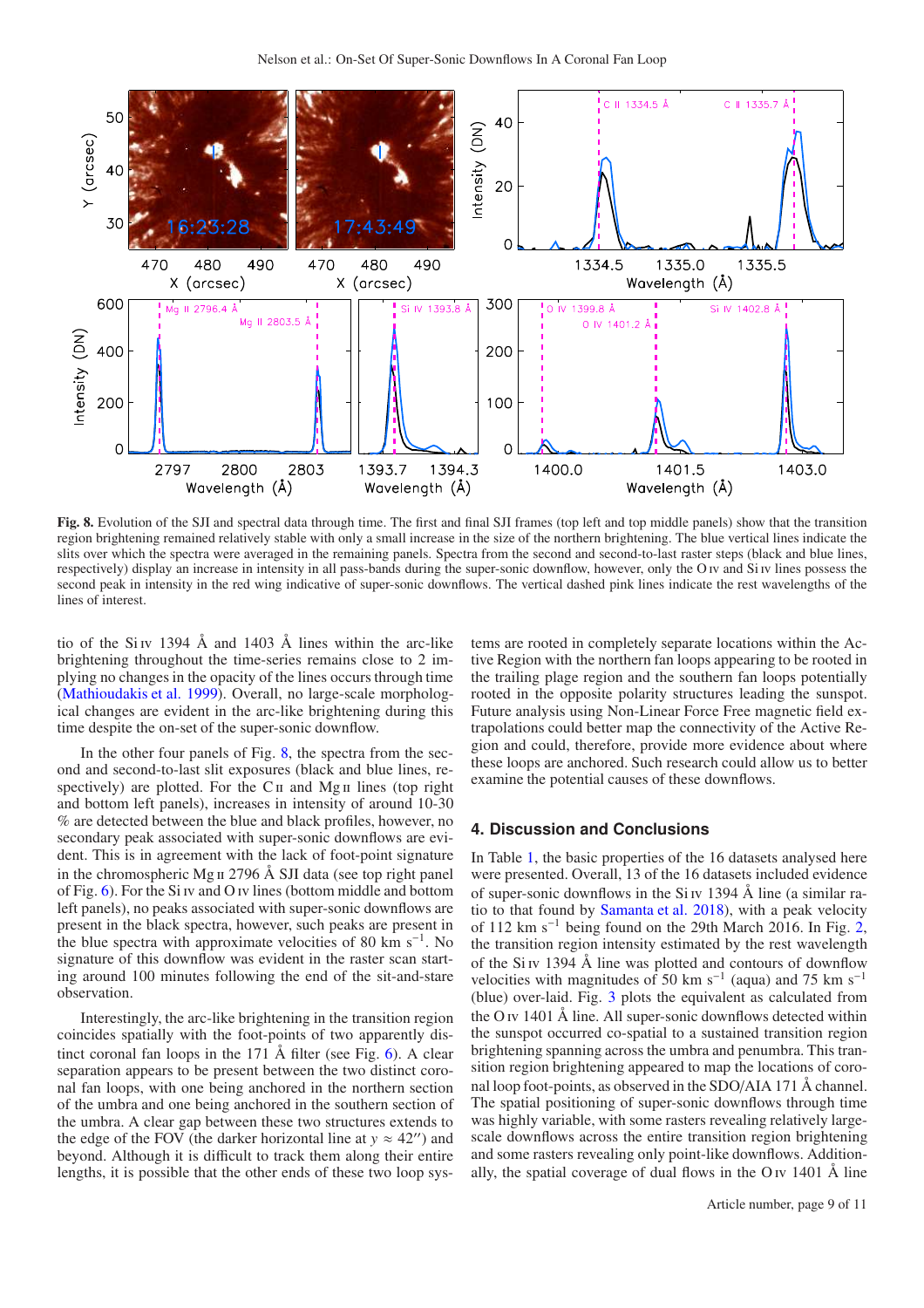was often different to the spatial coverage in the Si IV 1394  $\AA$ line, with the spatial coverage in the O iv 1401 Å line sometimes being double that of the Si iv 1394 Å line.

From both Table [1](#page-4-0) and Fig. [4,](#page-4-1) it is immediately evident that the peak velocity of super-sonic downflows within the umbra is variable through time. This result is in agreement with previous temporal analyses of super-sonic downflows within sunspots [\(Kjeldseth-Moe et al. 1988\)](#page-10-20) and suggests that single measurements of an AR are unable to provide general information about the properties of super-sonic downflows. The average supersonic downflow velocity in the Si iv 1394 Å line, in rasters where such downflows were observed, was calculated to be 86.7 km  $s^{-1}$  (consistent with previous measurements using IRIS data by, for example, [Straus et al. 2015;](#page-10-25) [Chitta et al. 2016;](#page-10-26) [Samanta et al.](#page-10-22) [2018\)](#page-10-22). Interestingly, super-sonic downflows were detected both before and after the formation of lightbridges in the sunspot indicating that lightbridges in the umbra are not an essential requirement for the formation of super-sonic downflows in transition region spectra (as speculated by [Nicolas et al. 1982](#page-10-19)).

Super-sonic downflows were also detected in the O<sub>IV</sub> 1401 Å line at the same spatial locations as the peak Si IV 1394 Å downflow velocity in 10 of the 13 rasters (pixel co-ordinates in Table [1\)](#page-4-0). For the other three rasters, downflows were apparent in the O iv 1401  $\AA$  in the surrounding pixels again highlighting the differences in spatial structuring between these two lines. Additionally, one raster displayed evidence of a super-sonic downflow in the O iv 1401 Å when no downflow was apparent in the Si iv 1394 Å line. As has been found in previous analyses (see, for example, [Samanta et al. 2018\)](#page-10-22), the downflow velocities in the O iv 1401 Å line were similar to those inferred from the Si iv 1394 Å line. One example of a super-sonic downflow in the  $C_{II}$  1334 Å line was detected at these locations, with the estimated downflow velocity of this line being 15 km s<sup>-1</sup> larger than the downflow inferred from the Si Iv 1394 Å line at the same position. No signature was detected in the Mg  $\pi$  2796 Å lines at any of these locations. Overall, our results could be interpreted as evidence for the presence of multi-thermal, multi-threaded loops (see, for example, [Dere 1982](#page-10-9); [Nicolas et al. 1982\)](#page-10-19), however, they do not rule out other possibilities. If these spectral lines are forming at different heights in the solar atmosphere, one possible interpretation could be that we are observing the acceleration of material down from the hotter regions (Si  $Iv$  and O  $Iv$  lines) to the cooler chromospheric regions  $(C<sub>II</sub>$  lines). This would have to be examined further using a range of techniques including RH modelling [\(Uitenbroek 2001\)](#page-10-31).

Using an 82-minute sit-and-stare dataset, we were able to analyse the shorter-scale evolution of super-sonic downflows within the bright sunspot structure. The IRIS slit passed directly through the northern end of the Si iv transition region brightening that hosted the super-sonic downflows analysed here, which had no signature in the Mg II filter, at a position where no supersonic downflows were detected in the previous raster (as shown in Fig. [5\)](#page-5-0). Initially, no downflow was apparent in the Si Iv 1394  $\AA$ spectra, however, after around 60 minutes a dual flow developed with an initial velocity of  $73 \text{ km s}^{-1}$ . This downflow then accelerated at a rate of 5 km s−<sup>2</sup> over the course of the next 20 minutes to a velocity of around 80 km s−<sup>1</sup> , similar to the acceleration rate measured at the foot-point of a coronal loop [\(Chitta et al.](#page-10-26) [2016\)](#page-10-26). In the O iv 1401 Å spectra, the downflow displayed similar behaviour during the same time period. It is unclear whether this downflow becomes stable at some point (analogous to the downflow studied by [Straus et al. 2015\)](#page-10-25) due to the end of the sit-and-stare observation. It should be noted that no evidence of this downflow is present in the raster following the sit-and-stare indicating that it has a lifetime of only a few hours at most.

Now, we try to place our results in the context of current understanding of the transition region dynamics of sunspots. Although the intensity of the line core is often larger than the background intensity during these downflows, the specific cases where the line core intensity is reduced (see Fig. [5\)](#page-5-0), the prevalence of these signatures in the umbra, and the presence of the secondary emission peak in the red wing appears to differentiate the downflows studied here from bright dots [\(Tian et al.](#page-10-32) [2014b\)](#page-10-32). The sustained nature of the super-sonic downflow in the sit-and-stare observation, the relatively low downflow velocity, and the lack of signature in the C $\pi$  1335 Å and Mg $\pi$ 2796 Å lines for all but one of the detected dual flows, also makes it unlikely that these downflows are a result of bursty events such as coronal rain [\(Kleint et al. 2014](#page-10-12)). The super-sonic downflows reported here appear to be more similar in velocity and spectral signature to the lower velocity downflows reported in the IRIS literature by several authors (e.g., [Tian et al. 2014a;](#page-10-21) [Straus et al. 2015](#page-10-25); [Chitta et al. 2016;](#page-10-26) [Samanta et al. 2018\)](#page-10-22). It has been suggested that such dual flow signatures in the transition region spectra could be caused by shocks from downflowing material [\(Brynildsen et al. 2001\)](#page-10-10), potentially, due to siphon flows [\(Cargill & Priest 1980](#page-10-33)). If this is the case then our results imply that the conditions required for siphon flows must be common within ARs throughout their lifetimes.

#### <span id="page-9-0"></span>**5. Summary**

Downflows of over 50 km  $s^{-1}$  were present within the lead sunspot of AR 12526 in the Si Iv 1394  $\AA$  line for 13 of the 16 raster datasets studied here (see Table [1\)](#page-4-0). Super-sonic downflows were present in the O iv 1401  $\AA$  line for 14 of these datasets. All such downflows occurred co-spatial to a sustained transition region brightening, mapping the foot-points of coronal loops detectable in the SDO/AIA 171 Å channel, stretching over the umbra and the penumbra. The spatial extents of the downflows in the Si iv 1394  $\AA$  and O iv 1401  $\AA$  lines was often very different (Fig. [2](#page-2-1) and Fig. [3\)](#page-3-0). The three rasters which contained no evidence of super-sonic downflows within the Si iv 1394 Å line occurred following the formation of two lightbridges within the umbra. Only one example of super-sonic downflows was detected in the C<sub>II</sub> 1335 Å line with a velocity 15 km s<sup>-1</sup> larger than the corresponding Si iv 1394 Å velocity. No downflows were detected in the Mg ii 2796 Å line.

During the sit-and-stare sequence sampled on the 1st April 2016, no super-sonic downflow was initially present (Fig. [5](#page-5-0) and Fig. [7\)](#page-7-0). However, a dual flow did form around 60 minutes after the start of the observation with an initial velocity of  $73 \text{ km s}^{-1}$ in the Si IV 1394  $\AA$  line. The velocity of this downflow then increased at around 5 m s−<sup>2</sup> over the course of the next 20 minutes to give a final velocity of close to 80 km s<sup>-1</sup> (top panel of Fig. [7\)](#page-7-0). In the O iv  $1401 \text{ Å}$  line, the velocity accelerated at a similar rate during the same time. No signature of this downflow was present in either the C<sub>II</sub> 1335 Å or Mg II 2796 Å lines (Fig. [8\)](#page-8-1). Aligning the SJI images to SDO/AIA and SDO/HMI data allowed us to infer that the brightening over which all super-sonic downflows were detected in the rasters appeared to stretch over the northern lightbridge at this time. Additionally, two distinct sets of coronal fan loops were evident with one set appearing to be rooted to the